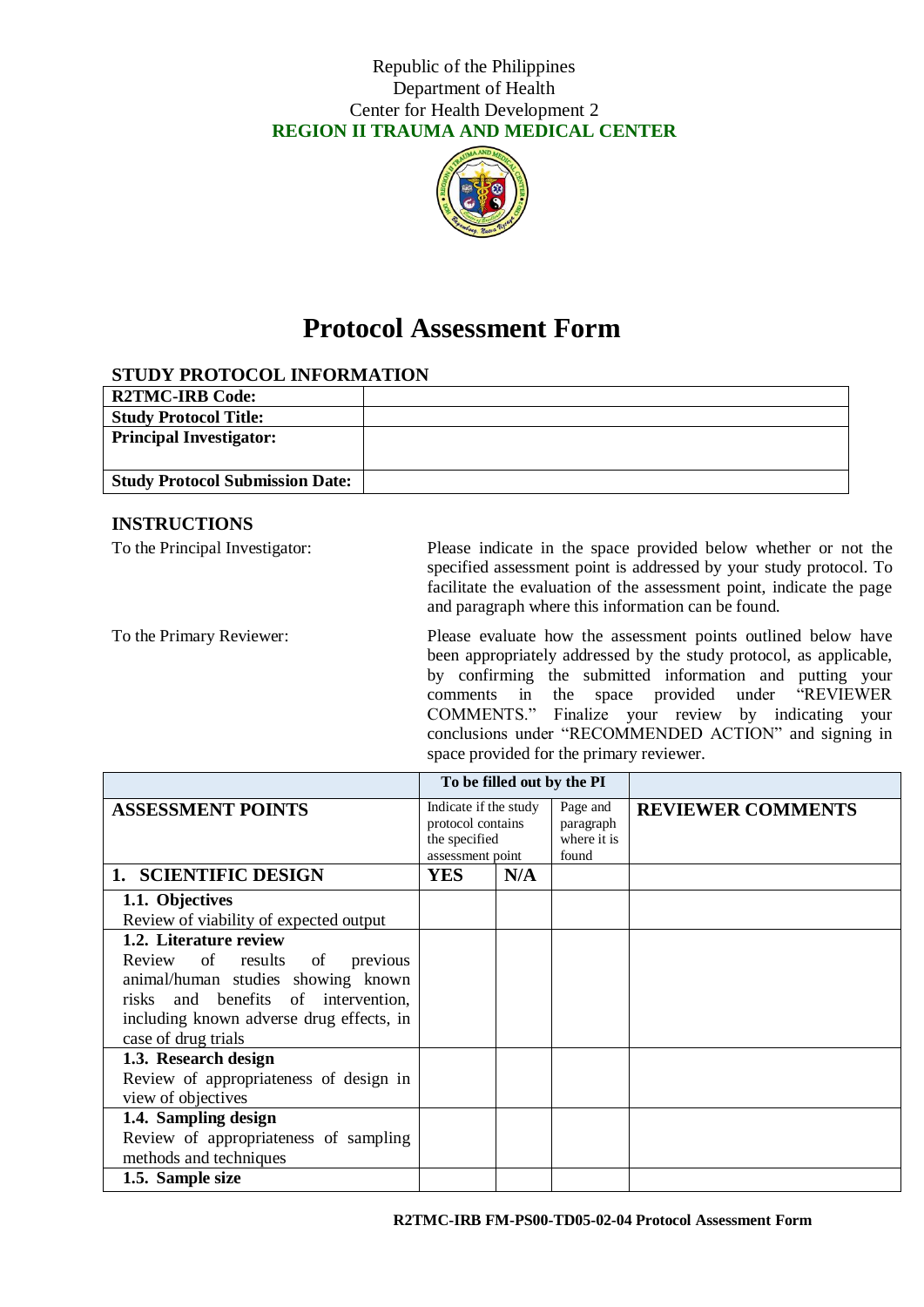

| Review of computation of sample size               |  |  |
|----------------------------------------------------|--|--|
| 1.6. Statistical Analysis Plan (SAP)               |  |  |
| Review of appropriateness of statistical           |  |  |
| methods to be used and how participant             |  |  |
| data will be summarized.                           |  |  |
|                                                    |  |  |
| 1.7. Data Analysis Plan                            |  |  |
| Review of appropriateness of statistical           |  |  |
| and non-statistical methods of data                |  |  |
| analysis                                           |  |  |
| 1.8. Inclusion Criteria                            |  |  |
| Review of precision of criteria both for           |  |  |
| scientific merit and safety concerns; and          |  |  |
| of equitable selection                             |  |  |
| 1.9. Exclusion Criteria                            |  |  |
| Review of criteria precision both for              |  |  |
| scientific merit and safety concerns; and          |  |  |
| of justified exclusion                             |  |  |
| 1.10. Withdrawal Criteria                          |  |  |
| Review of criteria precision both for              |  |  |
| scientific merit and safety concerns               |  |  |
| 2. CONDUCT OF STUDY                                |  |  |
| 2.1. Specimen Handling                             |  |  |
| Review of specimen storage, access,                |  |  |
| disposal, and terms of use                         |  |  |
| 2.2. PI Qualifications                             |  |  |
| Review of CV and relevant certifications           |  |  |
| to ascertain capability to manage study            |  |  |
| related risks                                      |  |  |
| 2.3. Suitability of Site                           |  |  |
| Review of adequacy of qualified staff and          |  |  |
| infrastructures.                                   |  |  |
| 2.4. Duration                                      |  |  |
| Review of length/extent of<br>human                |  |  |
| participant involvement in the study               |  |  |
| ETHICAL CONSIDERATIONS<br>3.                       |  |  |
| 3.1. Conflict of Interest                          |  |  |
| Review of management of conflict                   |  |  |
| arising from financial, familial,<br><sub>or</sub> |  |  |
| proprietary considerations of the PI,              |  |  |
| sponsor, or the study site                         |  |  |
| 3.2. Privacy and Confidentiality                   |  |  |
| Review of measures or guarantees to                |  |  |
| protect privacy and confidentiality of             |  |  |
| participant information as indicated by            |  |  |
| data collection methods including data             |  |  |
| protection plans                                   |  |  |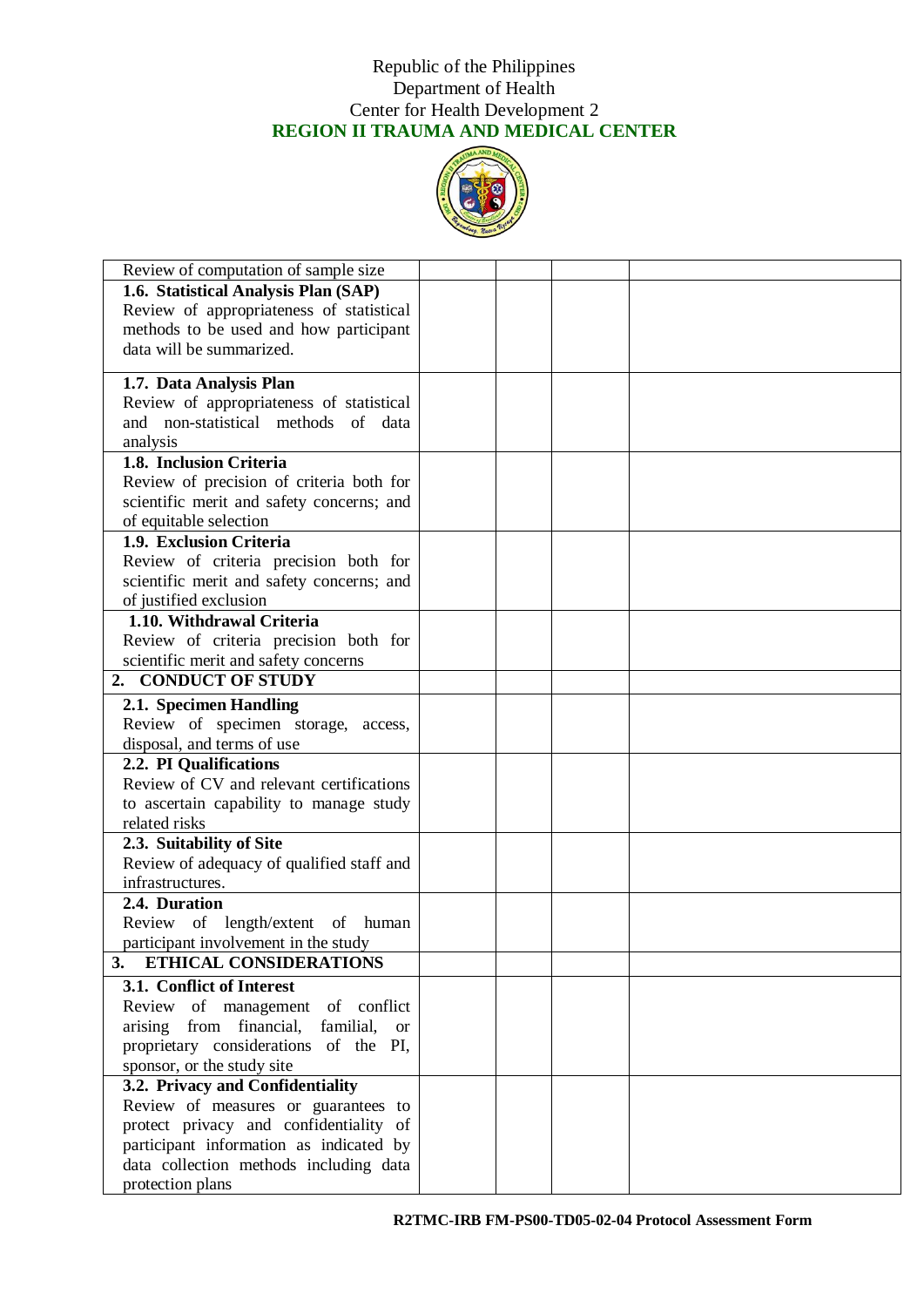

| 3.3. Informed Consent Process<br>Review of application of the principle of |  |  |
|----------------------------------------------------------------------------|--|--|
| respect for persons, who may solicit                                       |  |  |
| consent, how and when it will be done;                                     |  |  |
| who may give consent especially in case                                    |  |  |
| of special populations like minors and                                     |  |  |
| those who are not legally competent to                                     |  |  |
| give consent, or indigenous people which                                   |  |  |
| require additional clearances                                              |  |  |
|                                                                            |  |  |
| 3.4. Vulnerability                                                         |  |  |
| Review of involvement of vulnerable                                        |  |  |
| study populations and impact<br>on                                         |  |  |
| informed consent (see 3.3). Vulnerable                                     |  |  |
| groups include children, the elderly,                                      |  |  |
| ethnic and racial minority groups, the                                     |  |  |
| homeless.<br>prisoners,<br>people<br>with                                  |  |  |
| incurable disease, people who<br>are                                       |  |  |
| politically powerless, or junior members                                   |  |  |
| of a hierarchical group                                                    |  |  |
| 3.5. Recruitment                                                           |  |  |
| Review<br>of manner<br>of recruitment                                      |  |  |
| including appropriateness of identified                                    |  |  |
| recruiting parties                                                         |  |  |
| 3.6. Assent                                                                |  |  |
| Review of feasibility of obtaining assent                                  |  |  |
| vis à vis incompetence to consent;                                         |  |  |
| Review of applicability of the assent age<br>brackets in children:         |  |  |
| 0-under 7: No assent                                                       |  |  |
| 7-under 12: Verbal Assent                                                  |  |  |
| 12-under15: Simplified Assent Form                                         |  |  |
| 15-under18:Co-sign informed consent                                        |  |  |
| form with parents                                                          |  |  |
| 3.7. Risks                                                                 |  |  |
| Review of level of risk and measures to                                    |  |  |
| mitigate these risks (including physical                                   |  |  |
| ,psychological,<br>social.<br>economic),                                   |  |  |
| including plans<br>for<br>adverse<br>event                                 |  |  |
| management; Review of justification for                                    |  |  |
| allowable use of placebo as detailed in                                    |  |  |
| Declaration<br>of<br>Helsinki<br>the<br>(as                                |  |  |
| applicable)                                                                |  |  |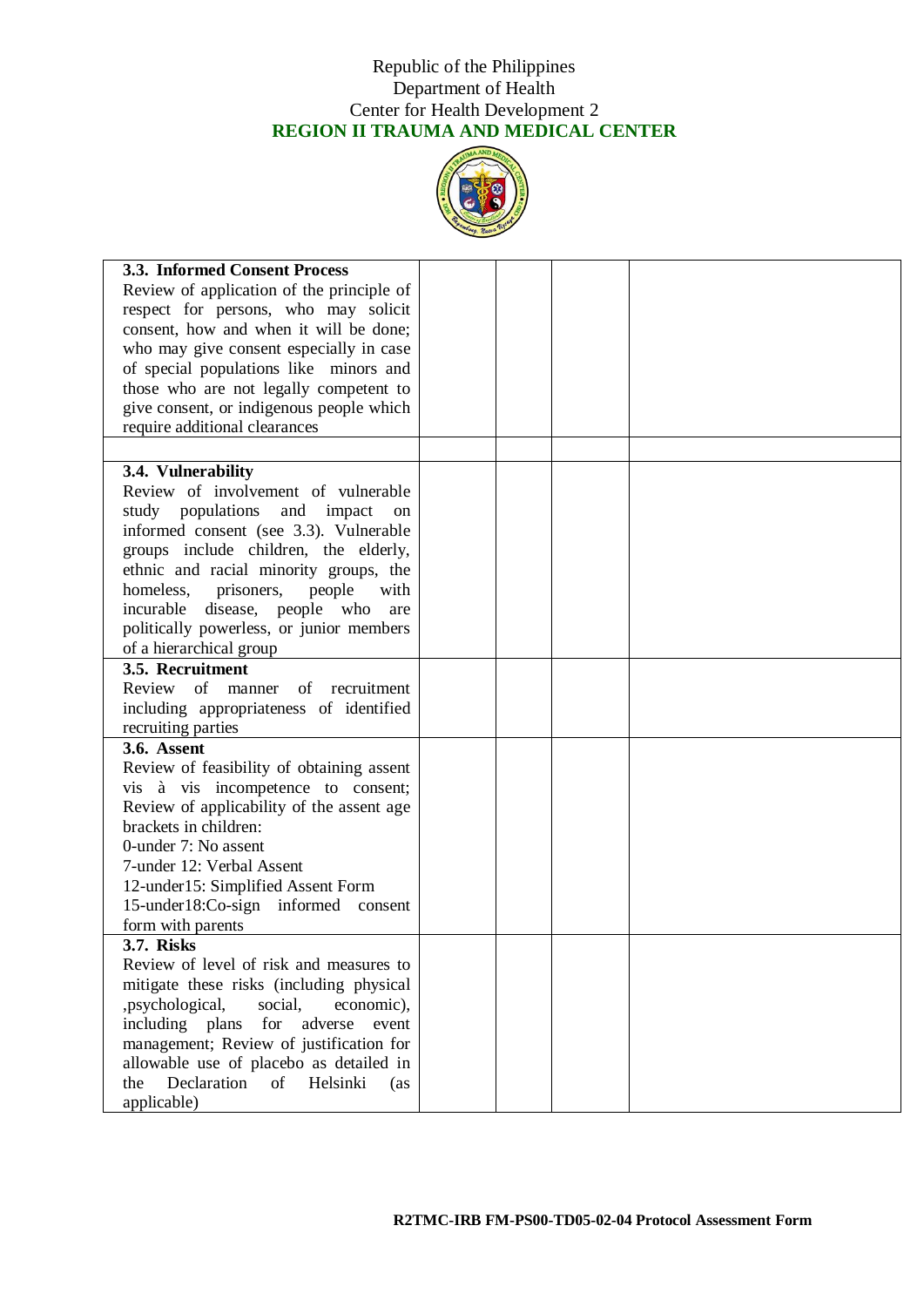

| 3.8. Benefits                                                    |  |  |
|------------------------------------------------------------------|--|--|
| Review of potential direct benefit to                            |  |  |
| participants; the potential to yield                             |  |  |
| generalizable knowledge<br>about<br>the                          |  |  |
| participants' condition/problem;<br>non-                         |  |  |
| material compensation to participant                             |  |  |
| education or<br>other creative<br>(health                        |  |  |
| benefits), where no clear, direct benefit                        |  |  |
| from the project will be received by the                         |  |  |
| participant<br>3.9. Incentives or Compensation                   |  |  |
| Review of amount and method<br>- of                              |  |  |
| compensations, financial incentives, or                          |  |  |
| reimbursement of study-related expenses                          |  |  |
|                                                                  |  |  |
| 3.10. Community Considerations                                   |  |  |
| Review of impact of the research on the                          |  |  |
| community where the research occurs                              |  |  |
| and/or to whom findings can                                      |  |  |
| be linked; including issues like stigma or                       |  |  |
| draining of local capacity; sensitivity to                       |  |  |
| cultural traditions, and involvement of the                      |  |  |
| community in decisions<br>about<br>the                           |  |  |
| conduct of study                                                 |  |  |
| 3.11. Collaborative                                              |  |  |
| <b>Study Terms of Reference</b>                                  |  |  |
| Review of terms of collaborative study                           |  |  |
| especially in case of multi-country/multi-                       |  |  |
| institutional studies, including intellectual                    |  |  |
| property rights, publication<br>rights,                          |  |  |
| information and responsibility sharing,                          |  |  |
| transparency, and capacity building<br><b>RECOMMENDED ACTION</b> |  |  |
| <b>APPROVAL</b><br>П                                             |  |  |
| <b>MINOR MODIFICATIONS</b>                                       |  |  |
| <b>MAJOR MODIFICATIONS</b>                                       |  |  |
| <b>DISAPPROVAL</b>                                               |  |  |
| <b>JUSTIFICATION FOR RECOMMENDATION</b>                          |  |  |
|                                                                  |  |  |
|                                                                  |  |  |
|                                                                  |  |  |
|                                                                  |  |  |
|                                                                  |  |  |
|                                                                  |  |  |
|                                                                  |  |  |